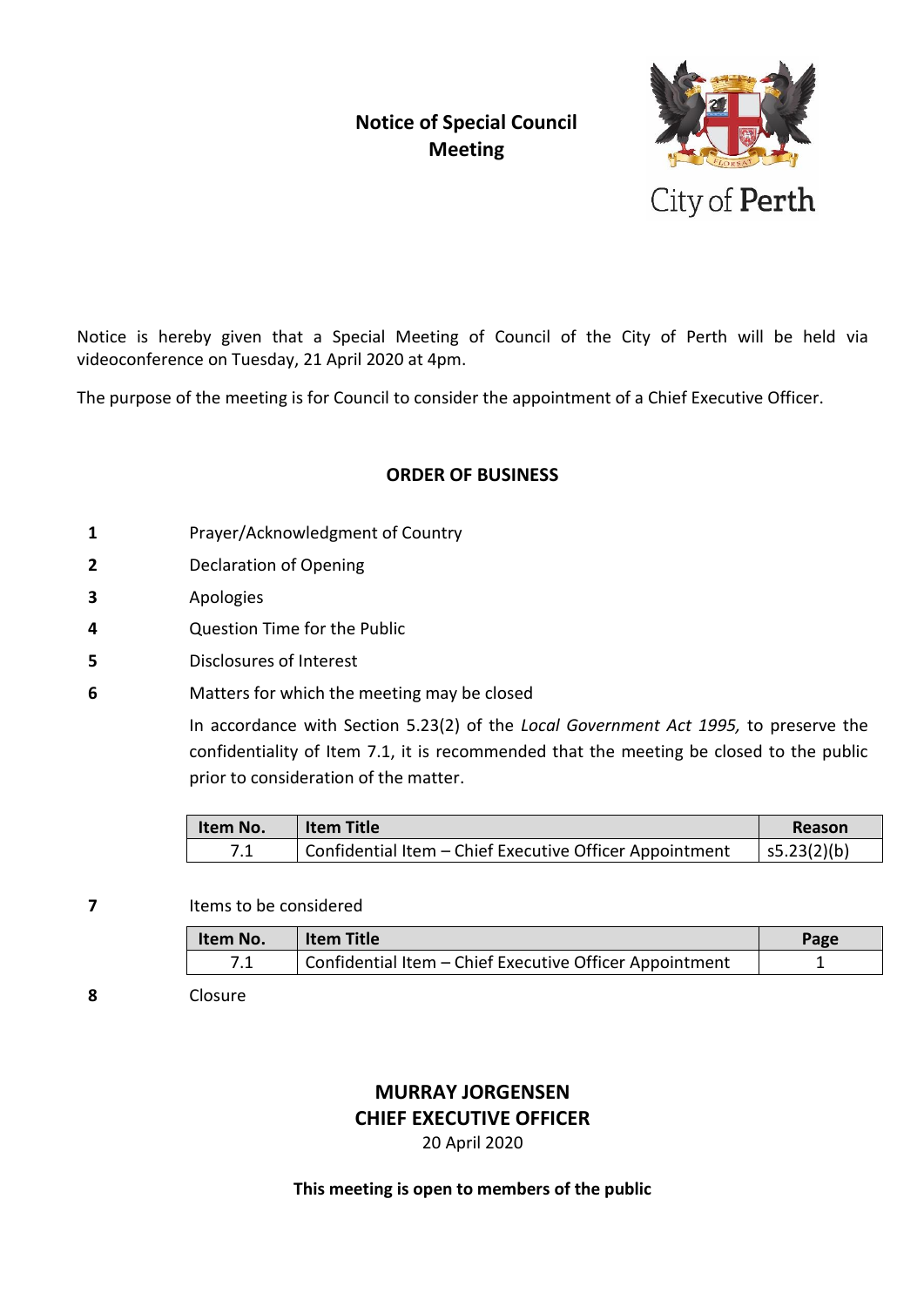### **INFORMATION FOR THE PUBLIC PARTICIPATING IN COUNCIL MEETINGS**

Welcome to this evening's Council meeting. This information is provided on matters which may affect members of the public. If you have any queries on procedural matters, please contact a member of the City's Governance team via [governance@cityofperth.wa.gov.au.](mailto:governance@cityofperth.wa.gov.au)

## **Question Time for the Public**

- An opportunity is available at Council meetings for members of the public to ask a question about any issue relating to the City. This time is available only for asking questions and not for making statements. Complex questions requiring research should be submitted as early as possible in order to allow the City sufficient time to prepare a response.
- The Presiding Person may nominate a member of staff to answer the question and may also determine that any complex question requiring research be answered in writing. No debate or discussion is allowed to take place on any question or answer.
- To ask a question, please complete the Public Question Time form available on the City's website [https://www.perth.wa.gov.au/council/council-meetings.](https://www.perth.wa.gov.au/council/council-meetings) Questions should be forwarded to the City of Perth prior to the meeting via [governance@cityofperth.wa.gov.au](mailto:governance@cityofperth.wa.gov.au)
- As the meeting will be held by videoconference, your question will be read aloud by the Chief Executive Officer.

# **Deputations**

- To submit a deputation request, please complete the Deputation Request form available on the City's website [https://www.perth.wa.gov.au/council/council-meetings.](https://www.perth.wa.gov.au/council/council-meetings) Deputation requests should be forwarded to the City of Perth by midday on the day of the meeting via [governance@cityofperth.wa.gov.au](mailto:governance@cityofperth.wa.gov.au)
- If your application for a deputation is approved by the Presiding Member, the deputation will be read aloud by the Chief Executive Officer as the meeting will be held by videoconference.

## **Disclaimer**

Members of the public should note that in any discussion regarding any planning or other application that any statement or intimation of approval made by any Commissioner or officer of the City during the course of any meeting is not intended to be and is not to be taken as notice of approval from the City. No action should be taken on any item discussed at a Council meeting prior to written advice on the resolution of the Council being received.

Any plans or documents contained in this agenda may be subject to copyright law provisions *(Copyright Act 1968, as amended)* and the express permission of the copyright owner(s) should be sought prior to their reproduction.